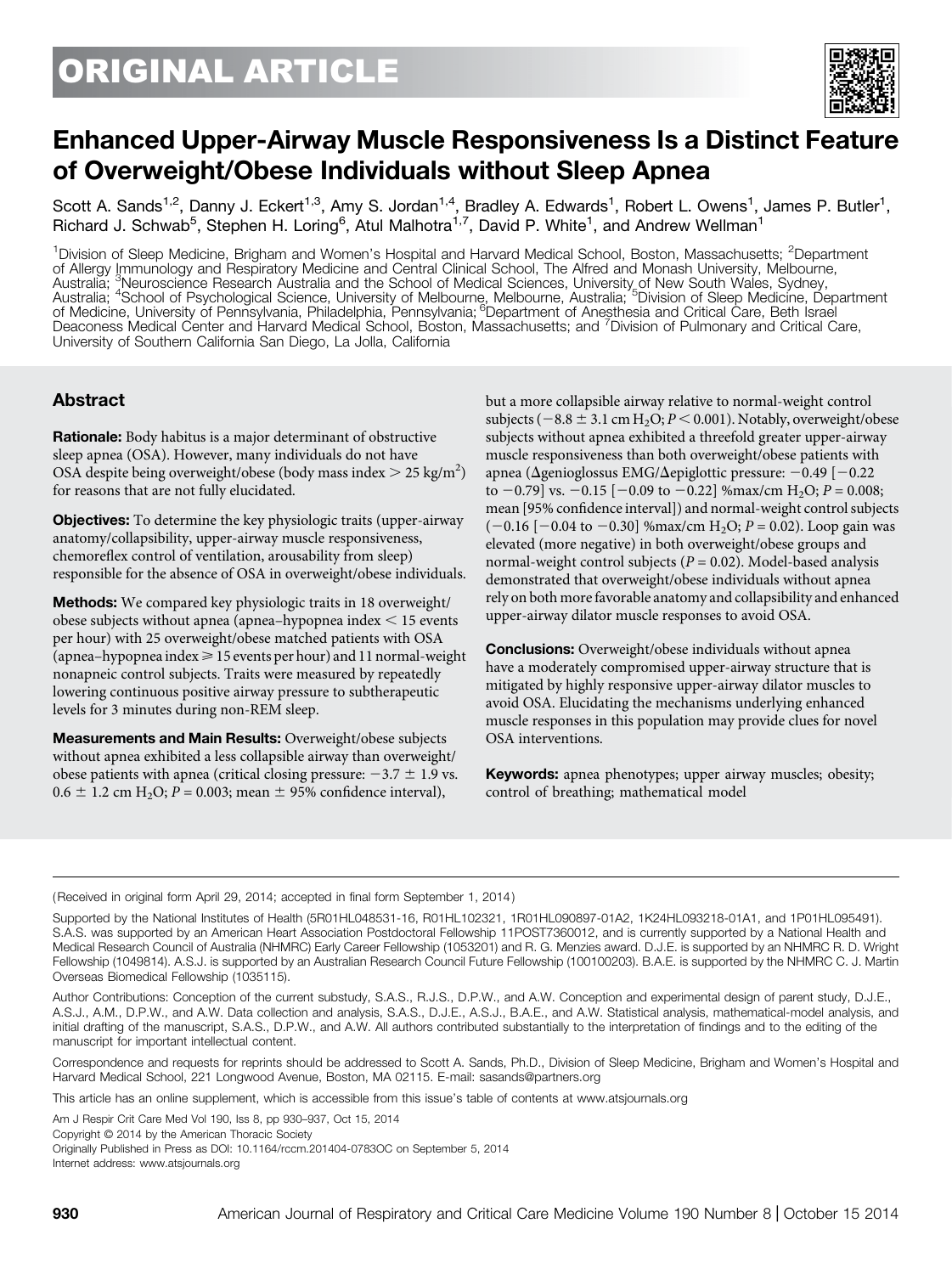## At a Glance Commentary

#### Scientific Knowledge on the

Subject: Obesity is a major risk factor for obstructive sleep apnea (OSA). However, many individuals who are overweight/obese do not develop OSA for reasons that are not fully understood.

#### What This Study Adds to the

Field: Overweight/obese individuals without apnea exhibit markedly enhanced upper-airway muscle responsiveness compared with overweight/obese patients with OSA, and also compared with normal-weight nonapneic control subjects. These characteristics tend to mitigate OSA by counteracting a moderate anatomical compromise. Quantitatively, the more favorable anatomy and enhanced muscle responsiveness in overweight/ obese individuals without apnea are both essential for protecting against the development of OSA.

Obstructive sleep apnea (OSA) is a prevalent disease with major cardiovascular and neurocognitive consequences. Obesity is a major risk factor for OSA, and most individuals manifest OSA with sufficient additional body weight (1). However, many overweight/obese individuals do not have OSA for reasons that remain unclear.

Mechanistically, OSA is caused primarily by a narrow, collapsible upper airway (2, 3). Because of increased fat

Table 1. Patient Characteristics

deposition, overweight/obese individuals generally have a more collapsible airway than normal-weight individuals (4–8), yet the modest relationship between body mass index (BMI) and upper-airway collapsibility (3, 9) indicates that some individuals gain weight without major upper-airway compromise.

Whether a collapsible airway ultimately yields OSA also depends on additional nonanatomic physiologic traits (2, 4, 10–17). In individuals with a highly collapsible airway, enhanced upper-airway dilator muscle responsiveness during sleep is theoretically necessary to provide a level of ventilation that is compatible with stable breathing and sleep. Indeed, evidence indicates that overweight/obese individuals without apnea have a greater capacity to activate upper-airway muscles and increase airflow during sleep compared with BMI-matched patients with OSA (4, 14). However, other nonanatomic traits, such as a higher (less-sensitive) arousal threshold or a reduced ventilatory drive response to asphyxia (lower loop gain), can also protect against OSA (11, 18, 19).

Accordingly, we sought to determine which key physiologic traits protect overweight/obese individuals from developing OSA. We tested the primary hypotheses that overweight/obese individuals without apnea not only have a less collapsible upper airway (lower critical closing pressure [Pcrit]), but also have more responsive pharyngeal muscles (greater genioglossus EMG [EMGgg] response to negative pressure) than patients with OSA. We studied 11 new participants and combined their data with our larger phenotype study (2). In total, OSA traits were examined in 18 overweight/obese  $(BMI > 25 \text{ kg/m}^2)$  nonapneic control subjects (apnea–hypopnea index  $[AHI] < 15$ events per hour) and compared with 25 overweight/obese patients with OSA  $(AHI > 15)$  and 11 normal-weight  $(BMI < 25$  kg/m<sup>2</sup>) control subjects.

## Methods

## **Subjects**

All overweight/obese nonapneic control subjects aged 25–70 years from our larger study (2) were included. Patients with OSA were selected to match this group for BMI, age, and sex. All normal-weight nonapneic control subjects were included for comparison. The 11 new participants were studied to better match the groups for sex and enhance statistical power. For details, see the online supplement.

## Polysomnography and Physiologic **Traits**

Details have been described previously (2, 16). Briefly, participants presented for three overnight sleep studies. First, routine polysomnography determined the presence or absence of OSA. Hypopneic events  $(>10 s)$  were scored as those that caused a 3% oxygen desaturation or arousal from sleep (20). Subsequently, over 2 nights we measured key physiologic traits by repeatedly lowering continuous positive airway pressure (CPAP) below therapeutic levels to challenge the pharyngeal airway; drops were performed for 3-minute

| <b>Characteristics</b>                      | <b>Overweight/Obese Subjects</b> | <b>Overweight/Obese Patients</b> | <b>Normal-Weight Control Subjects</b> |
|---------------------------------------------|----------------------------------|----------------------------------|---------------------------------------|
|                                             | without Apnea $(n = 18)$         | with OSA $(n = 25)$              | without Apnea $(n = 11)$              |
| Male:female*                                | 9:9                              | 16:9                             | 6:5                                   |
| Age, yr                                     | $44 \pm 5$                       | $48 \pm 4$                       | $41 \pm 8$                            |
| Body mass index, kg $\cdot$ m <sup>-2</sup> | $31 \pm 2$                       | $32 \pm 1$                       | $22 \pm 1^{\dagger}$                  |
| AHI total, $h^{-1}$                         | $8.0 \pm 2.1$                    | $41.5 \pm 8.8^{\ddagger}$        | $4.6 \pm 3.0$                         |
| AHI supine non-REM, h <sup>-1</sup>         | $6.3 \pm 2.4$                    | $42.0 \pm 9.4^{\ddagger}$        | $3.7 \pm 3.0$                         |
| AHI supine REM, $h^{-1}$                    | $20.0 \pm 6.5$                   | $43.9 \pm 8.5^{\ddagger}$        | $10.5 \pm 5.9$                        |

Definition of abbreviations: AHI = apnea-hypopnea index; OSA = obstructive sleep apnea.

Values are mean  $\pm$  95% confidence interval.

Body mass index is the weight divided by the squared height.

AHI during REM was available in 14 of 18, 21 of 25, and 8 of 11 participants, respectively.

\*Fisher exact test, not significant  $(P = 0.6)$ . One-way analysis of variance with Student-Newman-Keuls post hoc analysis was used for continuous variables.

 $\Delta^{\dagger}P < 0.001$  normal-weight versus both overweight/obese groups.

 $p^+P < 0.001$  overweight/obese patients with OSA versus both nonapneic groups.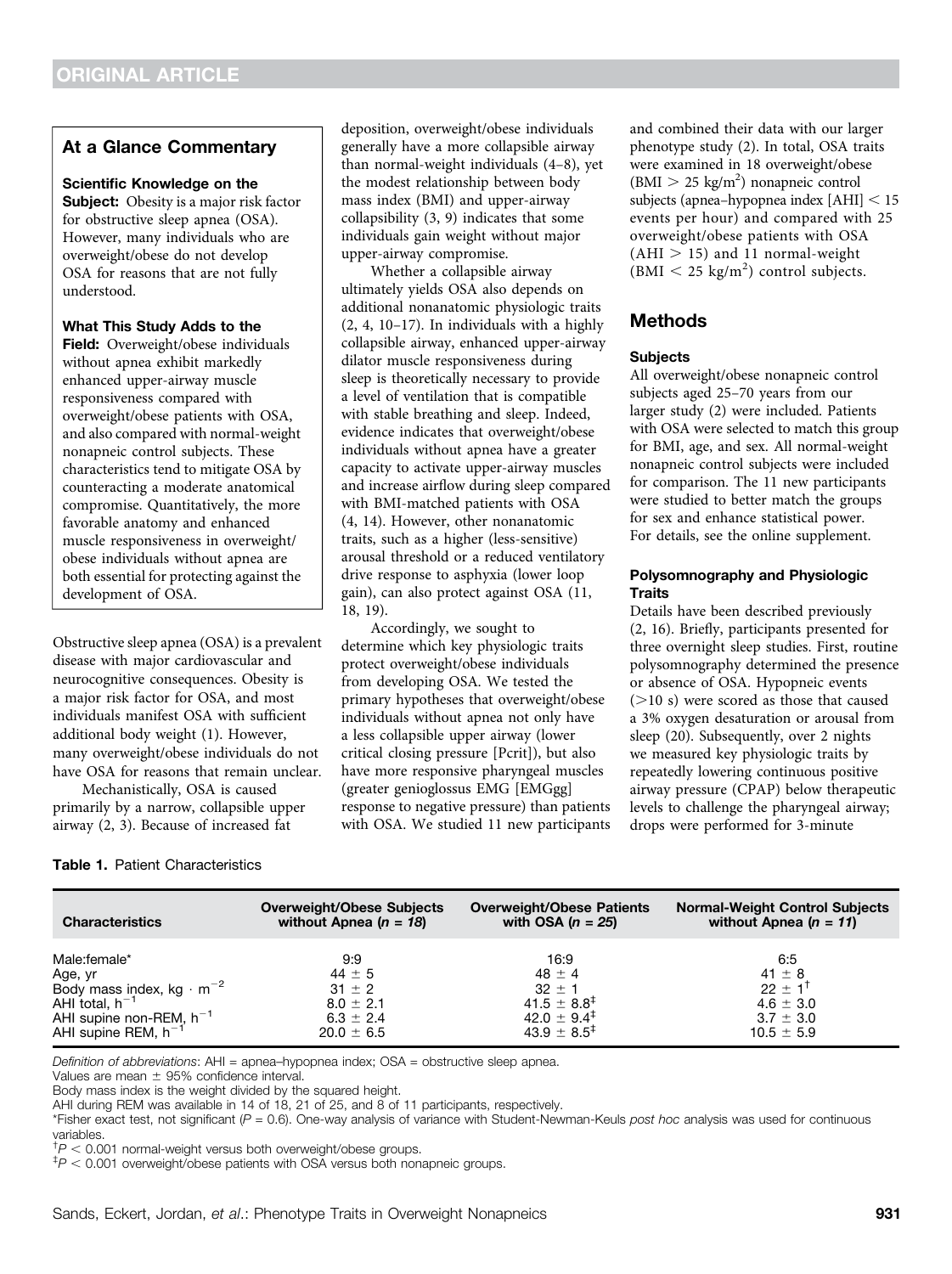intervals during supine non-REM sleep. We measured ventilation and CPAP level by a nasal mask, epiglottic pressure (Pepi), and EMGgg using fine-wire electrodes. Traits were measured as follows (see Figure E1 in the online supplement) (2, 16, 17):

- 1. Airway collapsibility: the critical CPAP level Pcrit yielding zero airflow through a passive airway (x-intercept of a linear regression between peak-inspiratory flow vs. mask pressure on the third to fifth breaths following the CPAP drop, if breaths were flow limited).
- 2. Upper-airway muscle responsiveness: the increase in peak EMGgg (%maximum) per change in nadir Pepi across each CPAP drop.
- 3. Loop gain: the increase in ventilatory drive (measured as the ventilatory overshoot following a switch to optimal CPAP) in response to a steady-state reduction in ventilation.
- 4. Arousal threshold: the nadir Pepi on the breath preceding arousal from sleep.

#### Model-based Analysis

To examine how the traits manifest the absence of OSA in overweight/obese individuals without apnea, we combined the traits using a mathematical model that graphically illustrates their contribution to OSA (16, 17) (see Figure E2). For this purpose we remeasured the traits in units of ventilation as follows (16):

- 1. Anatomy/collapsibility: the ventilation "Vpassive" through a passive airway (CPAP = 0 cm  $H_2O$ ) at eupneic ventilatory drive (y-intercept of a plot of ventilation vs. CPAP).
- 2. Upper-airway muscle effectiveness ("upper-airway gain"): the compensatory increase in ventilation across the drop (the activated level at the end of the drop minus the "passive" ventilation at the start) per increase in ventilatory drive (measured as the ventilatory overshoot following a switch to optimal CPAP).
- 3. Arousal threshold: the ventilatory drive preceding arousal.

The traits were subsequently combined to calculate two intermediate physiologic parameters: "Vactive" is the ventilation that can be achieved through a maximally active airway without arousal, and "Varousal" is the minimum ventilation that can be tolerated without arousal. The difference between Varousal and Vactive, called the physiologic "gap," predicts whether stable breathing is possible or patients will exhibit OSA (17). A positive 'gap" quantifies the degree of ventilatory insufficiency and predicts the presence of OSA (the ventilation needed to avoid arousal cannot be achieved through the activated airway; Vactive  $<$  Varousal). A negative "gap" quantifies the degree of ventilatory reserve and predicts that stable breathing is possible without arousal (Vactive  $>$  Varousal).

#### Statistical Analysis

One-way analysis of variance (ANOVA) assessed trait differences between groups. As necessary, transforms were applied before



Figure 1. Physiologic differences between overweight/obese nonapneic individuals (nOSA BMI > 25), overweight/obese patients with OSA (OSA BMI > 25), and normal-weight control subjects (nOSA control). (A) The upper airway is less collapsible (Pcrit is lower) in overweight/obese nOSA versus overweight/obese OSA, but is more collapsible than normal-weight control subjects. (B) Upper-airway dilator muscles are markedly more responsive in overweight/obese nOSA compared with both overweight/obese OSA and normal-weight control subjects. Responsiveness is defined as the genioglossus electromyogram (EMGgg) response to negative epiglottic pressure, ΔEMGgg/ΔPepi (EMGgg is reported relative to maximum achievable activity). (C) Loop gain is elevated (more negative) in both overweight/obese groups versus nOSA control subjects. (D) Overweight/obese nOSA individuals exhibit a similar arousal threshold to nOSA control subjects. The arousal threshold is elevated (more negative) in OSA versus nOSA control subjects. Men and women are denoted by circles and diamonds, respectively. Mean data are illustrated by horizontal bars. Data in B and D were square-root transformed before statistical analysis to achieve normally distributed data; these data are plotted on a square-root scale. Data in C were log-transformed before statistical analysis; these data are plotted on a logarithmic scale. One-way analysis of variance with Student-Newman-Keuls post hoc analysis were used to compare groups. Measures of upper-airway responsiveness could be made in 17 of 18 (nOSA BMI > 25), 23 of 25 (OSA BMI > 25), and 10 of 11 (nOSA control) individuals. Measures of loop gain could be made in 14 of 18 (nOSA BMI > 25), 23 of 25 (OSA BMI > 25), and 8 of 11 (nOSA control) individuals. BMI = body mass index; OSA = obstructive sleep apnea; Pcrit = critical closing pressure.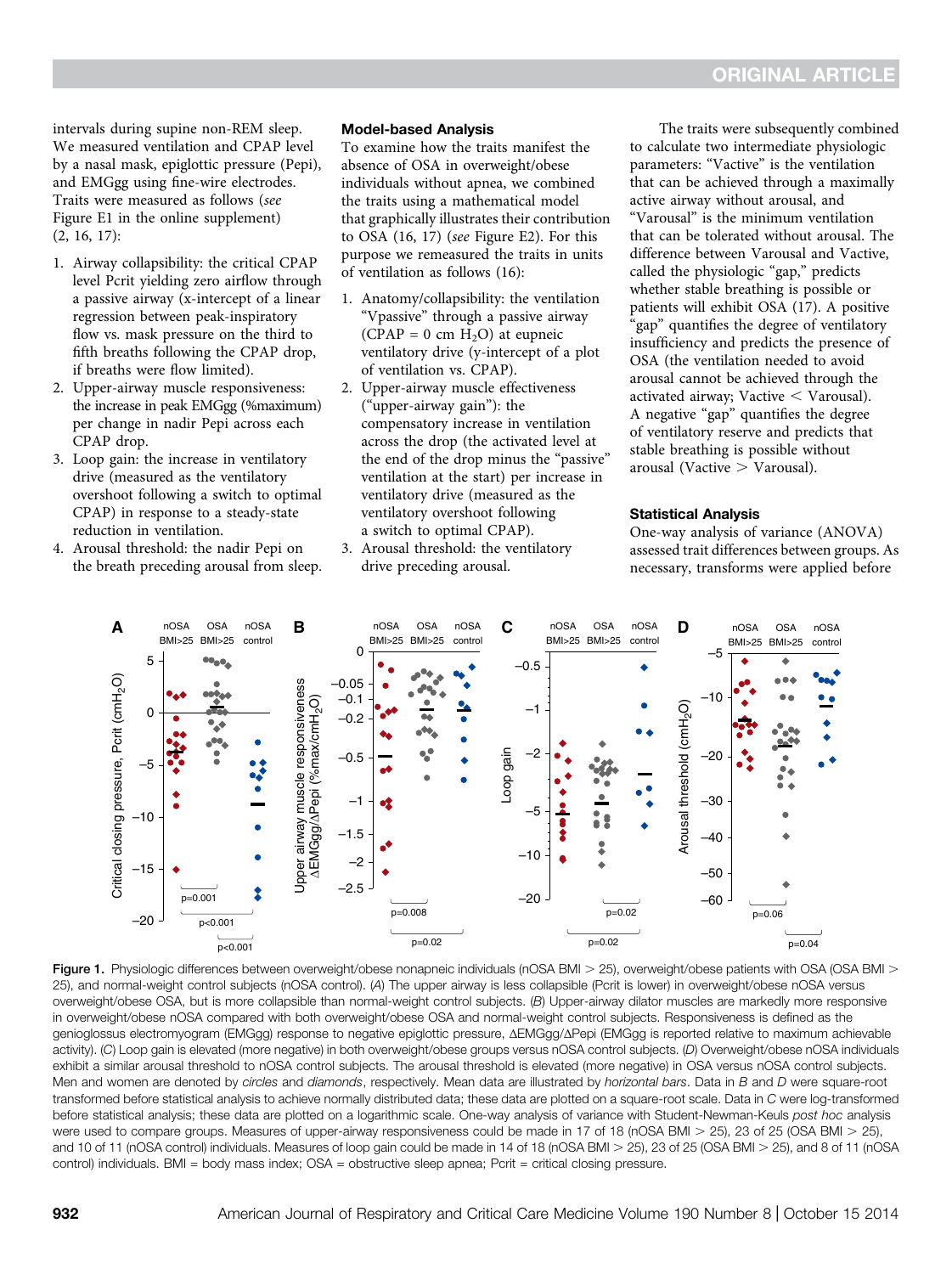statistical analysis to provide normally distributed data (square root transform for upper-airway muscle responsiveness [EMGgg/Pepi] and arousal threshold [Pepi], and log10 transform for loop gain); reported means and 95% confidence intervals reflect back-transformed values. Two-way ANOVA assessed trait differences between groups adjusting for sex. Multiple logistic regression examined whether enhanced muscle responsiveness and effectiveness contributed to the absence of OSA in addition to upper-airway collapsibility (Pcrit). P less than 0.05 was considered statistically significant.

## **Results**

Subject characteristics are detailed in Table 1. Despite similar BMI, overweight/ obese subjects without apnea have a less-collapsible airway (lower Pcrit) compared with overweight/obese patients with apnea (Figure 1A). However, the upper-airway anatomy/collapsibility of overweight/obese subjects without apnea remained moderately compromised (higher Pcrit) versus normal-weight control subjects. Overweight/obese subjects without apnea exhibited approximately threefold greater upper-airway muscle responsiveness versus patients with OSA and normalweight control subjects (Figure 1B). Loop gain was similar between overweight/obese subjects without apnea and patients with OSA; both groups exhibited elevated loop gain versus normal-weight control subjects (Figure 1C). Arousal thresholds were elevated in patients with OSA versus normal-weight control subjects (Figure 1D). After adjusting for potential sex effects (two-way ANOVA), the aforementioned group differences remained significant for all traits; there were no significant effects of sex or significant interactions between sex and group.

Measurement of the traits for modelbased analysis revealed similar results. The upper-airway muscle effectiveness (upper-airway gain) was threefold greater in overweight/obese subjects without apnea compared with patients with apnea (Figure 2). Vpassive was significantly reduced in overweight/obese OSA versus normal-weight control subjects (34  $\pm$ 17% vs. 78  $\pm$  9%; P < 0.01; mean  $\pm$ 95% confidence interval); Vpassive in overweight/obese subjects without apnea

(56  $\pm$  18%) was midway between overweight/obese OSA and normal-weight control subjects. The ventilatory drive at arousal was similar between groups.

Model-based analyses are illustrated in Figures 3A–3C. Because of the enhanced muscle responses and moderately compromised anatomy, the overweight/obese subjects without apnea exhibited a small negative "gap"  $(-11\%$  of eupneic ventilation; calculated from group summary data) consistent with the absence of OSA. By contrast, the overweight/obese patients with apnea exhibited a large positive "gap"  $(+38\%$ of eupneic ventilation) consistent with OSA. As expected, the normal-weight nonapneic control subjects had a large negative gap  $(-21%$  of eupneic ventilation) consistent with a large reserve against OSA (see Figure 3D for individual data). We calculated that if the overweight/obese subjects without apnea had the same upper-airway responsiveness and effectiveness or the same upper-airway collapsibility (Vpassive) as the group with apnea, they would have a positive gap  $(+16\%)$ or  $+11%$  of eupneic ventilation) and would exhibit OSA (Figure 4).

Further analysis (multiple logistic regression) illustrates that upper-airway muscle responsiveness (Figure 5A) and effectiveness (Figure 5B) help to explain the presence of OSA beyond upper-airway collapsibility alone. Individuals with greater upper-airway collapsibility require a greater upper-airway muscle responsiveness and effectiveness to avoid OSA.

## **Discussion**

The major finding of the current study is that enhanced muscle responsiveness is a distinct feature of overweight/obese individuals without moderate-severe OSA. Overweight/obese individuals without apnea exhibit approximately three times greater pharyngeal muscle responsiveness during sleep compared with their OSA counterparts and normal-weight control subjects. Our study also confirmed that overweight/obese individuals without apnea have an upper-airway structural advantage (lower Pcrit) relative to overweight/obese patients with OSA (4–8); we extend these findings to demonstrate that the collapsibility of overweight/obese individuals without apnea is considerably compromised (higher Pcrit) when considered alongside normal-weight



Figure 2. Upper-airway muscle effectiveness (upper-airway gain) is threefold greater in overweight/obese individuals without apnea ( $nOSA$  BMI  $>$  25) versus overweight/obese patients with OSA (OSA BMI  $>$  25). Data from normal-weight control subjects (nOSA control) are shown for comparison. Median data are illustrated by horizontal bars. Men and women are denoted by circles and diamonds, respectively. Measures of upper-airway muscle effectiveness could be made in only 14 of 18 (nOSA BMI  $>$  25), 23 of 25 (OSA BMI  $>$  25), and 8 of 11 (nOSA control) individuals because of difficulties measuring loop gain. Groups were compared using one-way analysis of variance on ranks with Dunn post hoc analysis. BMI = body mass index; OSA = obstructive sleep apnea.

control subjects. Indeed, the mean Pcrit of  $-3.7$  cm H<sub>2</sub>O in overweight/obese subjects without apnea was within the vulnerable range for moderate-severe OSA  $(-5 \text{ cm } H_2O \text{ or above})$  (2, 9). Overall, our data show that overweight/obese individuals without apnea escape OSA via highly effective upper-airway muscle responses that compensate for a moderately compromised anatomy.

#### Novel Physiologic Insights

Examination of our model-based analysis demonstrates that overweight/obese individuals without apnea are reliant on their enhanced muscle responsiveness to avoid OSA. We note that overweight/obese individuals without apnea have a minimal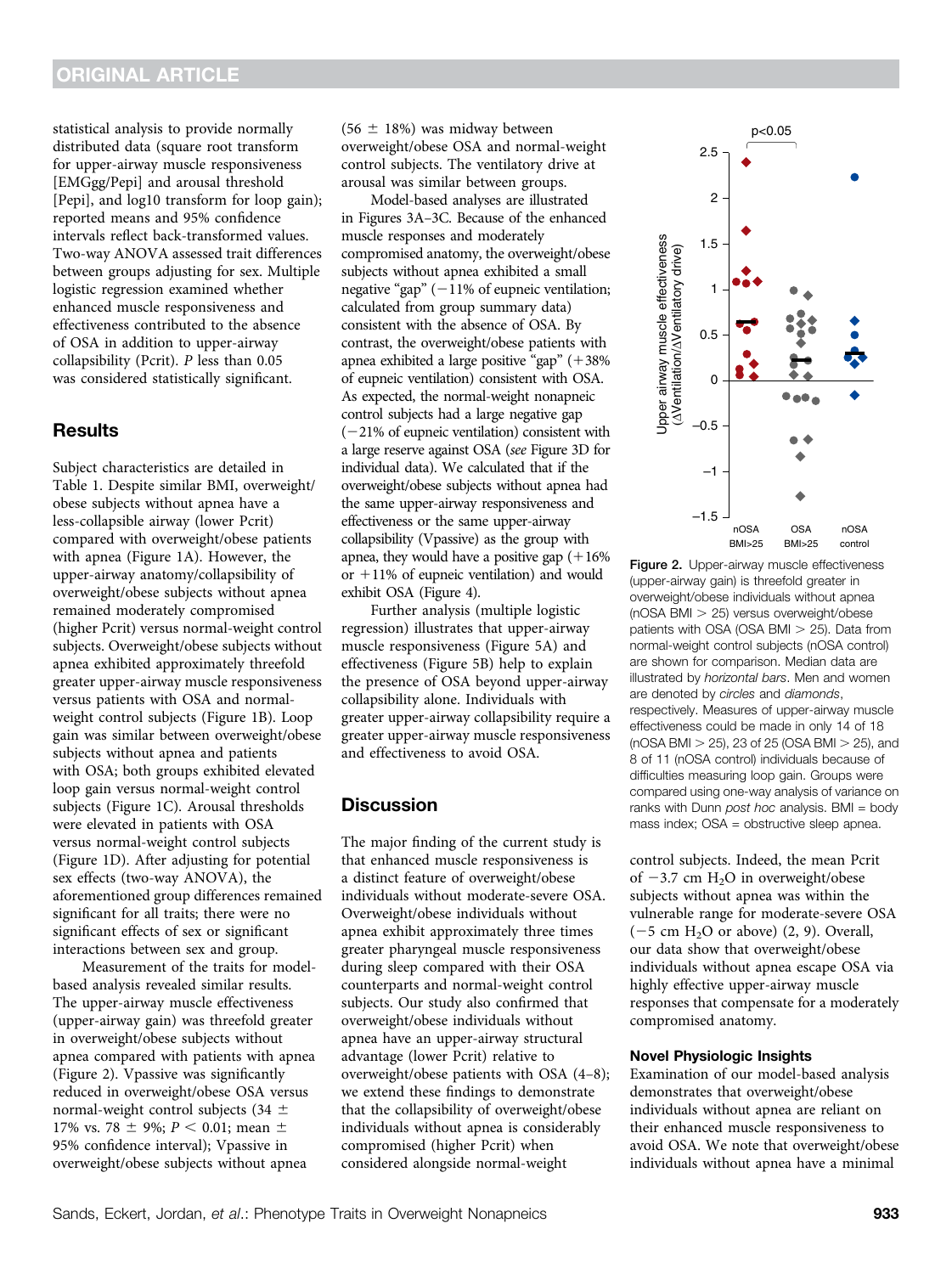

Figure 3. Combining the four physiologic traits graphically using a mathematical model illustrates how they interact to manifest the absence or presence of obstructive sleep apnea (OSA). (A–C) Group data are shown for each trait measured in units of ventilation. Veupnea is the ventilation on optimal continuous positive airway pressure. Vpassive is the functional anatomy/collapsibility represented as the ventilation off continuous positive airway pressure at normal ventilatory drive. The upper-airway gain line describes the functional compensatory increase in ventilation with increased ventilatory drive (which activates upper-airway muscles); this line indicates the achievable ventilation. The loop gain line illustrates the level of ventilatory drive that will eventually develop for any reduction in ventilation (e.g., because of rising carbon dioxide). If these diagonal lines intersect at a level of ventilatory drive below the arousal threshold (vertical dashed line) then stable breathing is possible during sleep; otherwise, OSA should occur. (A) On average, the physiologic traits of overweight/obese subjects without apnea (nOSA) are consistent with stable breathing: Note that the upper airway is so effective (steep slope of upper-airway gain line) that stable breathing occurs (intersection of diagonal lines before the arousal threshold), despite a moderately compromised anatomy. The maximum ventilation achievable without arousal (Vactive) marginally exceeds the minimum level of ventilation that can be tolerated without arousal (Varousal). (B) The traits of overweight/obese patients with apnea are consistent with OSA. Stable breathing is not possible because the achievable ventilation (Vactive) is below the level needed to prevent arousal (Varousal). (C) The traits of healthy normal-weight control subjects are consistent with stable breathing. The favorable anatomy provides for stable breathing regardless of their modest upper-airway responsiveness (the slope is no steeper than in OSA). (D) Ultimately, the "gap" (Varousal - Vactive) predicts whether OSA will occur (mean data are illustrated by horizontal bars). In OSA, the "gap" is positive and significantly greater than in overweight/obese subjects without apnea (analysis of variance), in whom the gap is negative. Men and women are denoted by circles and diamonds, respectively. Of note, measures of the "gap" could be made in 14 of 18 (nOSA BMI  $>$  25), 23 of 25 (OSA BMI  $>$  25), and 8 of 11 (nOSA control) individuals because of difficulties measuring loop gain. Vactive = Vpassive + (upper-airway gain)  $\times$  (arousal threshold - 100). Varousal = 100 - (loop gain)<sup>-1</sup>  $\times$  (arousal threshold - 100). BMI = body mass index.

reserve (the "gap" is approximately 10% of eupneic ventilation) to protect against the development of OSA, such that any added deficiency would cause OSA. Using the model, we showed that if overweight/obese individuals without apnea are given the same upper-airway responsiveness or collapsibility as the group with apnea, they would exhibit OSA (Figure 4). Consistent with this view, in REM sleep, when muscle activity becomes more severely compromised (15, 21), the otherwise nonapneic group exhibited OSA of moderate severity (Table 1). By contrast, the groups with minimal muscle responsiveness did not exhibit an increased AHI in REM. These findings taken together provide conclusive, quantitative evidence of the essential role of upper-airway muscle responsiveness for the prevention of OSA in those with a vulnerable anatomy.

Based on the near-identical muscle responsiveness of overweight/obese patients with OSA and normal-weight control subjects (Figure 1B), our study demonstrates that impaired genioglossus muscle responsiveness is probably not a primary cause of OSA in overweight/ obese individuals per se. Rather, the reduced upper-airway compensatory responses in this population only seem to be reduced in previous work (4), because responsiveness has been compared with weight-matched subjects without apnea, who this study shows have a "supranormal" responsiveness. Thus, we interpret that OSA occurs with obesity primarily because of its effect on upper-airway structure/collapsibility (and elevated loop gain, noting the difference in Figure 1C). However, enhanced upper-airway muscle responsiveness, when present, acts as a key effect modifier that is capable of averting OSA in many individuals.

Our data confirm previous work illustrating that individuals without apnea can achieve greater upper-airway dilator muscle activation during sleep (increased EMGgg and ventilation above passive conditions) versus BMI-matched patients

with OSA (4, 14). We emphasize, however, that the increase in EMGgg and ventilation during sleep reflects two key traits: the upper-airway responsiveness and the arousal threshold (i.e., Vactive  $-$  Vpassive  $=$  [upperairway gain]  $\times$  [arousal threshold - 100]). A novel finding of our study is that, among the overweight/obese population, individuals without apnea exhibit an enhanced upper-airway responsiveness per se (change in EMGgg per unit change in Pepi), whereas the arousal threshold is similar between groups.

Our data also suggest that loop gain is increased in overweight/obese individuals (vs. normal-weight control subjects) regardless of whether or not such individuals have OSA. An increase in loop gain may be an important additional mechanism by which individuals who gain weight become predisposed to OSA. A possible mechanism is the increased circulating leptin in overweight individuals, which is known to raise chemosensitivity (22).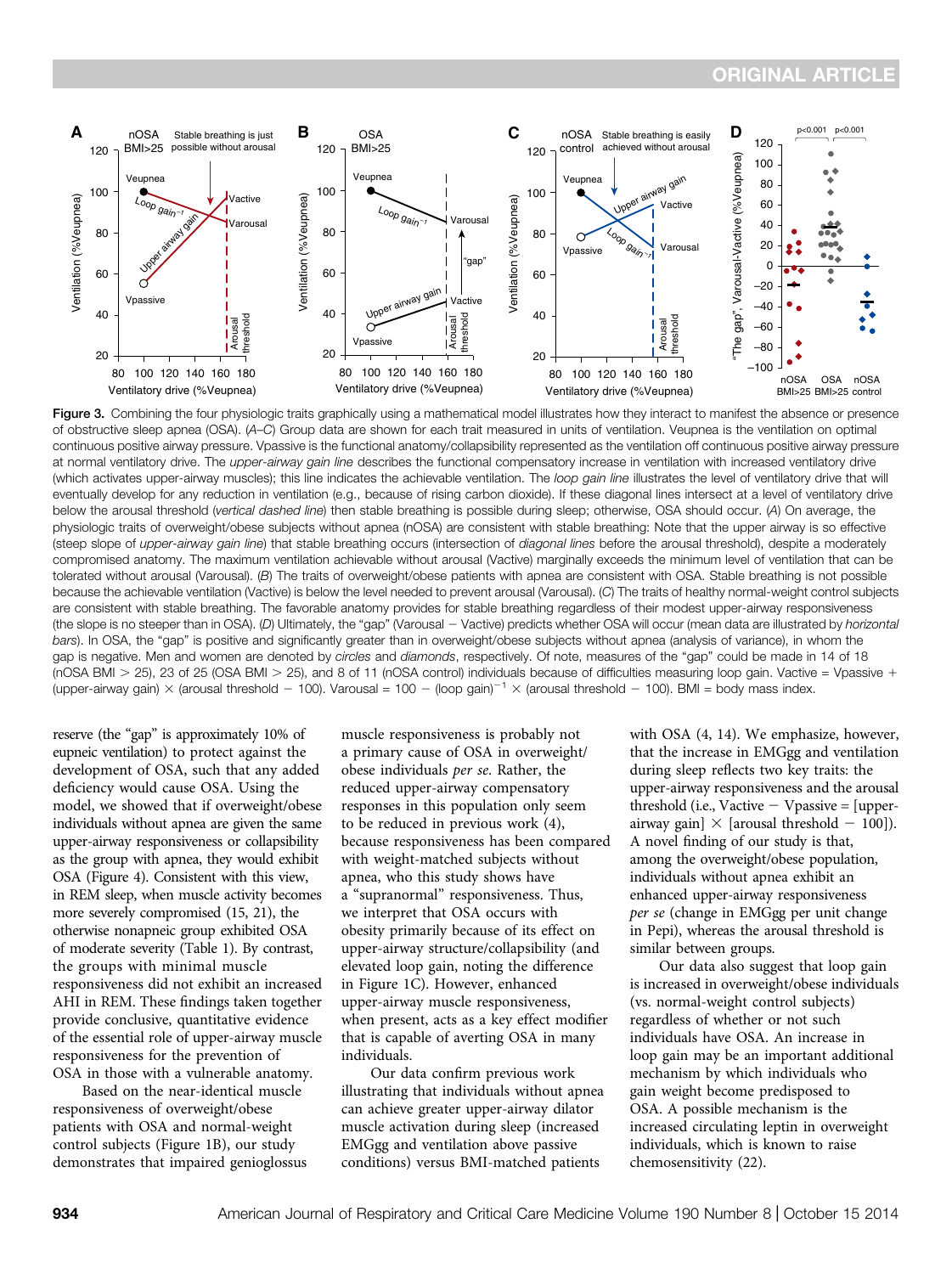

Figure 4. Essential roles of the greater upper-airway muscle responsiveness and reduced upperairway collapsibility in overweight/obese subjects without apnea versus patients with apnea. The physiologic traits of subjects without apnea are combined mathematically (Figure 3A) to illustrate why stable breathing is possible without arousal from sleep in overweight/obese individuals without obstructive sleep apnea (OSA); note that the intersection of the *loop gain line* and *upper*airway gain line (stable breathing point) lies to the left of the arousal threshold (dashed vertical line). (A) If overweight/obese subjects without apnea had the upper-airway effectiveness (or "gain") of the OSA group (\*upper-airway gain; solid line) then the maximum achievable ventilation during non-REM sleep (Vactive) would instead be below the minimum tolerable ventilation (Varousal), providing a physiologic "gap" (+16% of Veupnea) that cannot be overcome without arousal. Hence, the effective upper-airway muscle response in subjects without apnea can be considered essential for the observed absence of OSA. (B) A similar result is observed for the anatomy/collapsibility. If Vpassive is reduced to the level of the OSA group (by 22% of eupneic ventilation; difference in mean values), the gap would be become positive  $(+11\%$  of Veupnea) such that OSA would occur. Thus the less-vulnerable anatomy (higher Vpassive) in overweight/obese subjects without apnea is also essential for their avoidance of OSA.

#### Mechanisms of Advantageous Physiology in Overweight and Obese Individuals without Apnea

The mechanisms of less-pronounced upperairway collapsibility in overweight/obese subjects without apnea versus weightmatched patients with apnea are currently being elucidated. Compared with patients with OSA, weight-matched individuals without apnea tend to have reduced fat distribution to the neck (23), and at a local pharyngeal level exhibit reduced tongue fat (8) and parapharyngeal fat pad volumes (5–8, 24, 25). Overweight/obese individuals without apnea also have craniofacial features that provide a greater anatomic reserve for fat deposition by increased intramandibular volume (7, 26, 27). These advantageous structural differences are likely under genetic control given the familial nature of upper-airway structure and OSA (28–31).

The origin of enhanced muscle responsiveness in overweight/obese individuals without apnea is poorly

understood. Although a more-effective translation from neuromuscular activity (EMGgg) to increased airflow (e.g., reduced mechanical load, increased muscle strength and coordination, reduced fatigability) may mitigate OSA in many individuals (32–34), our group data indicate that much of the enhanced functional responsiveness (upper-airway gain) in overweight/obese individuals without apnea is neurophysiologic in origin (the EMGgg response to negative pressure). We base this interpretation on the finding that the EMGgg responsiveness is enhanced by a similar magnitude (threefold) as the functional effectiveness (Figure 2 vs. Figure 1B). Enhanced responsiveness may occur at the level of the negative pressure sensory afferents or the medullary negative pressure and  $CO<sub>2</sub>$  inputs to the hypoglossal motor nucleus (e.g., via the nucleus of the solitary tract and periobex region [35]). It is also unclear whether the mechanism responsible is inherent (e.g., genetic) or adaptive (e.g., a neuroplastic

recalibration of reflexes consequent to weight gain). The absence of large responsiveness values in normal-weight control subjects suggests an adaptive mechanism may be at play that is largely absent in patients with OSA. We also considered the possibility that OSA itself may reduce muscle responsiveness, perhaps by sleep deprivation (36, 37) or neurologic damage (38). However, the current study examined patients with OSA who were treated with CPAP to minimize such effects. Moreover, available evidence suggests that CPAP treatment of OSA has little impact on upper-airway neuromuscular behavior (threshold ventilatory drive required for airway opening) (39). Elucidating the precise mechanism involved may provide for novel therapeutic strategies to enhance muscle responses and treat OSA.

#### Clinical Implications

Our data illustrate the magnitude of the interventions to the traits that are sufficient for effective OSA resolution in overweight/obese patients with apnea. That is, a threefold increase in dilator muscle responsiveness and an approximately 4 cm H2O decrease in Pcrit (or increased passive ventilation of  $\sim$ 20% of eupneic levels) should be sufficient to provide patients with apnea with the physiology of individuals without apnea and resolve OSA. We envisage that, in some individuals, OSA treatment could be achieved in this manner by improving anatomy (e.g., with positional therapy or mandibular advancement) in combination with improved muscle responses via novel methods to activate, sensitize, or even train the upper-airway muscles (40–42).

## **Conclusions**

The current study demonstrates that overweight/obese individuals without apnea counteract a moderate anatomic deficit with powerfully enhanced upper-airway dilator muscle responses during sleep to avoid OSA; by contrast there was no evidence of lowered loop gain or elevated arousal threshold compared with patients with OSA. The mechanisms responsible for enhanced responsiveness may provide clues for future treatment.  $\blacksquare$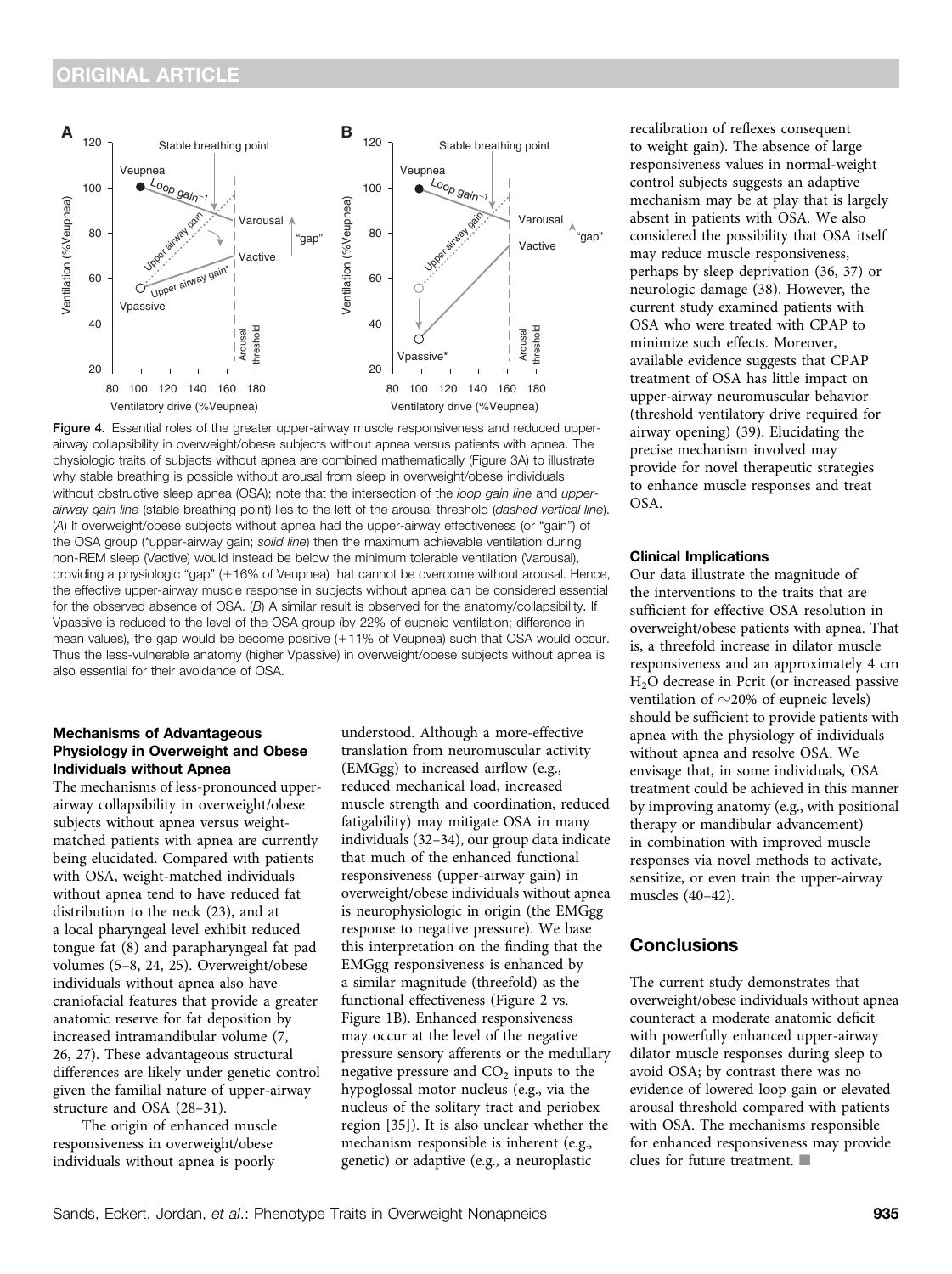

Figure 5. Upper airway collapsibility (Pcrit) and upper airway dilator muscle behavior determine the presence or absence of obstructive sleep apnea (OSA). (A) Upper airway responsiveness and Pcrit. (B) Upper airway effectiveness (upper airway gain) and Pcrit. Lines based on logistic regression illustrate the boundary between overweight/obese patients with OSA and overweight/obese individuals without OSA. Individuals with more collapsible airways require the most responsive and effective upper airway muscles to avoid OSA. Three outliers are labeled in A: (i) one individual had minimal responsiveness but avoided OSA likely because of a moderate upper airway effectiveness  $(+0.6)$  and very low loop gain  $(-2)$ , two individuals with good responsiveness developed OSA likely caused by (ii) a poor upper airway muscle effectiveness  $(-0.2)$  and elevated loop gain  $(-6)$ , and (iii) a low arousal threshold (28 cm H2O). Upper airway responsiveness data were square-root transformed to achieve normally distributed data; these data are shown on a square-root scale. Regression models: (A) Y = 2.36 + (0.38  $\times$  Pcrit) + (3.19  $\times$  Responsiveness<sup>0.5</sup>) [Pcrit: P = 0.02; Responsiveness: P = 0.04],  $(B)$  Y = 3.31 + (0.63 × Pcrit) - (3.56 × Effectiveness) [Pcrit: P = 0.02; Effectiveness: P = 0.03]. BMI = body mass index; EMGgg = genioglossus EMG; Pcrit = critical closing pressure.

#### Author disclosures are available

with the text of this article at www.atsjournals. org.

Acknowledgment: The authors are grateful for the technical support provided by Lauren Hess, Diandra Grinage, Erik

Smales, Geoffrey Kehlman, Karen Stevenson, Louise Dover, Salonee Parikh, and Scott Smith.

#### **References**

- 1. Peppard PE, Young T, Barnet JH, Palta M, Hagen EW, Hla KM. Increased prevalence of sleep-disordered breathing in adults. Am J Epidemiol 2013;177:1006–1014.
- 2. Eckert DJ, White DP, Jordan AS, Malhotra A, Wellman A. Defining phenotypic causes of obstructive sleep apnea. Identification of novel therapeutic targets. Am J Respir Crit Care Med 2013;188: 996–1004.
- 3. Jordan AS, Wellman A, Edwards JK, Schory K, Dover L, MacDonald M, Patel SR, Fogel RB, Malhotra A, White DP. Respiratory control stability and upper airway collapsibility in men and women with obstructive sleep apnea. J Appl Physiol (1985) 2005;99:2020–2027.
- 4. McGinley BM, Schwartz AR, Schneider H, Kirkness JP, Smith PL, Patil SP. Upper airway neuromuscular compensation during sleep is defective in obstructive sleep apnea. J Appl Physiol (1985) 2008;105:197–205.
- 5. Pahkala R, Seppa J, Ikonen A, Smirnov G, Tuomilehto H. The impact of pharyngeal fat tissue on the pathogenesis of obstructive sleep apnea. Sleep Breath 2014;18:275–282.
- 6. Li Y, Lin N, Ye J, Chang Q, Han D, Sperry A. Upper airway fat tissue distribution in subjects with obstructive sleep apnea and its effect on retropalatal mechanical loads. Respir Care 2012;57:1098–1105.
- 7. Kim C, Jackson N, Marcus CL, Pien GW, Staley B, Sun Y, Wieland W, Schwab RJ. Relationship between upper airway collapsibility (pcrit) and pharyngeal structures [abstract]. Am J Respir Crit Care Med 2012;185:A2430.